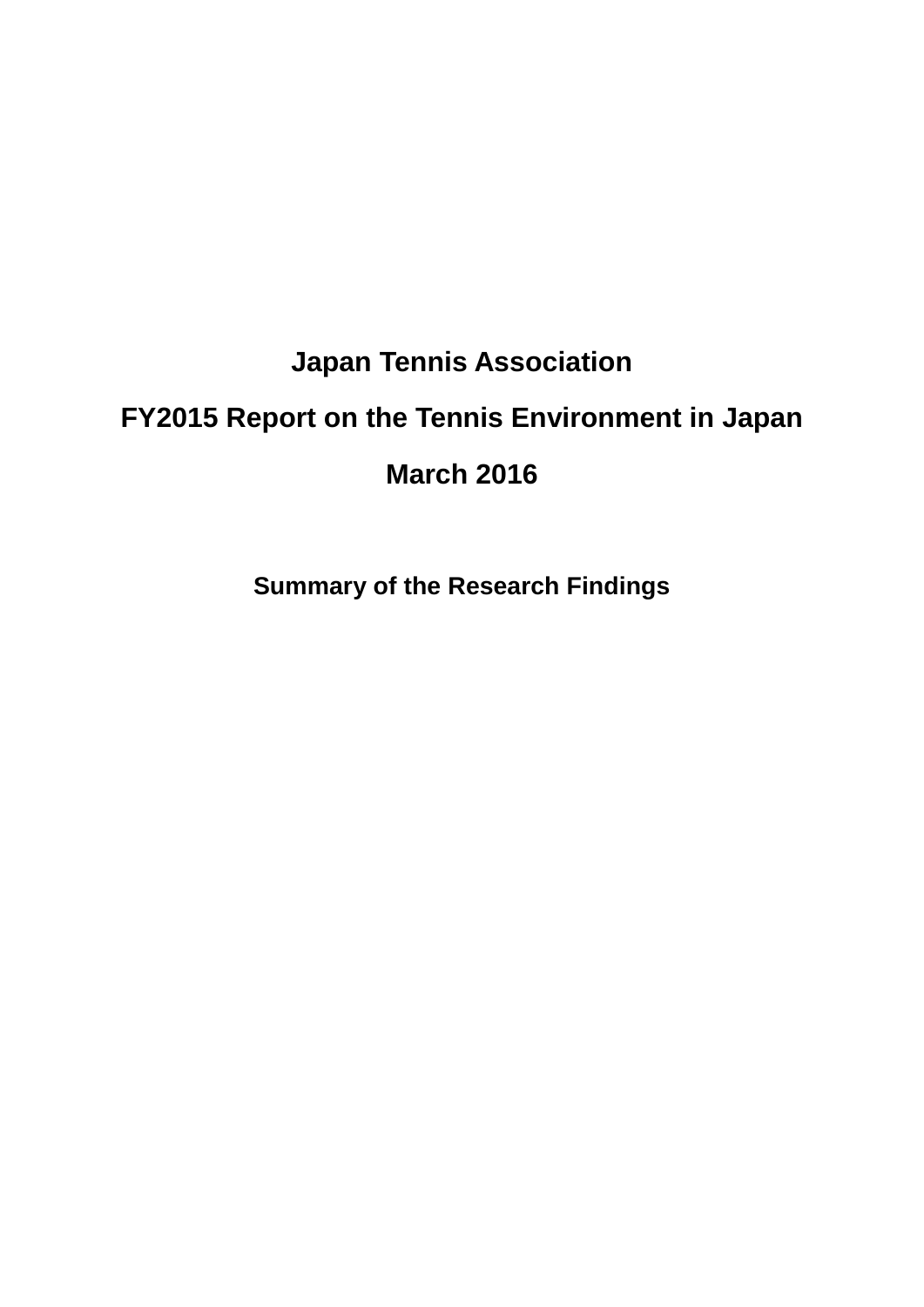#### **(1) Tennis governing bodies in Grand Slam host countries are utilizing TENNIS PLAY & STAY by customizing it to fit their own needs**

The Japan Tennis Association is utilizing TENNIS PLAY & STAY, the program recommended by the International Tennis Federation (ITF), as one means of promoting tennis in Japan. This year's special research was conducted to understand programs to promote tennis among children aged 10 and under, employed by each of the tennis governing bodies in countries which host Grand Slam tournaments (that is, the USA, the UK, France, and Australia).

The governing bodies in these four countries are utilizing TENNIS PLAY  $&$  STAY by modifying it to conform to their respective situations. The names used are distinct: in the USA "10 and Under Tennis," in the UK "LTA Mini Tennis," in France "Galaxie Tennis," and in Australia "Tennis Hot Shots." The Japan Tennis Association has continued to implement this program, changing the name from "PLAY+STAY" to "TENNIS PLAY & STAY (TENNIS P&S)" in the fiscal year 2015.

#### **(2) In the UK, France, and Australia, there is an environment in place to acquaint children with tennis from a young age**

Though ITF standards stipulate that TENNIS PLAY & STAY is for children aged five or over, the tennis governing bodies of the UK, France, and Australia have developed programs for younger children, from the age of three, to become familiarized with tennis.

In the UK, the stage for age 3-5 is referred to as "Tots." In France, "Baby Tennis" is offered to children 3- 4 years old, which is followed by the "White" stage using a larger balloon ball and the "Purple" stage with a larger ball than Red ball. These stages lead to the "Red" stage for six years old or above. In Australia, the "Blue" stage is provided for children 3-5 years old.

In the UK, the tennis governing body supports tennis activities in schools by providing teachers with coaching instruction and distributing equipment free of charge. Some 130,000 children aged 5-10 years old – who account for about 3% of the population – participated in the "LTA Mini Tennis" program. In Australia, tennis is included in the curricula established by state governments that have jurisdiction over their respective educational systems. As many schools include "Tennis Hot Shots" in their classes, over 500,000 students experience the program annually.

#### **(3) In the USA, the UK, France, and Australia, TENNIS PLAY & STAY tournaments are offered for children aged 10 and under**

In the USA and UK, colored ball tournaments are used to promote tennis among children 10 and under, without official sanctioning by the tennis governing bodies. In France, the governing body holds official tournaments that consist mainly of individual matches. In Australia, the governing body organizes team leagues with Orange and Green balls. In each country, the recommended approach is to provide enjoyment through matches in events and unofficial tournaments, without keeping official records of wins or losses. Efforts are invested in promoting understanding of parents, so that they recognize the importance of having children start the sport using slower, colored balls, and assist a smooth transition to the Yellow ball.

Though the Japan Tennis Association does not sanction colored ball tournaments, in the "First TENNIS